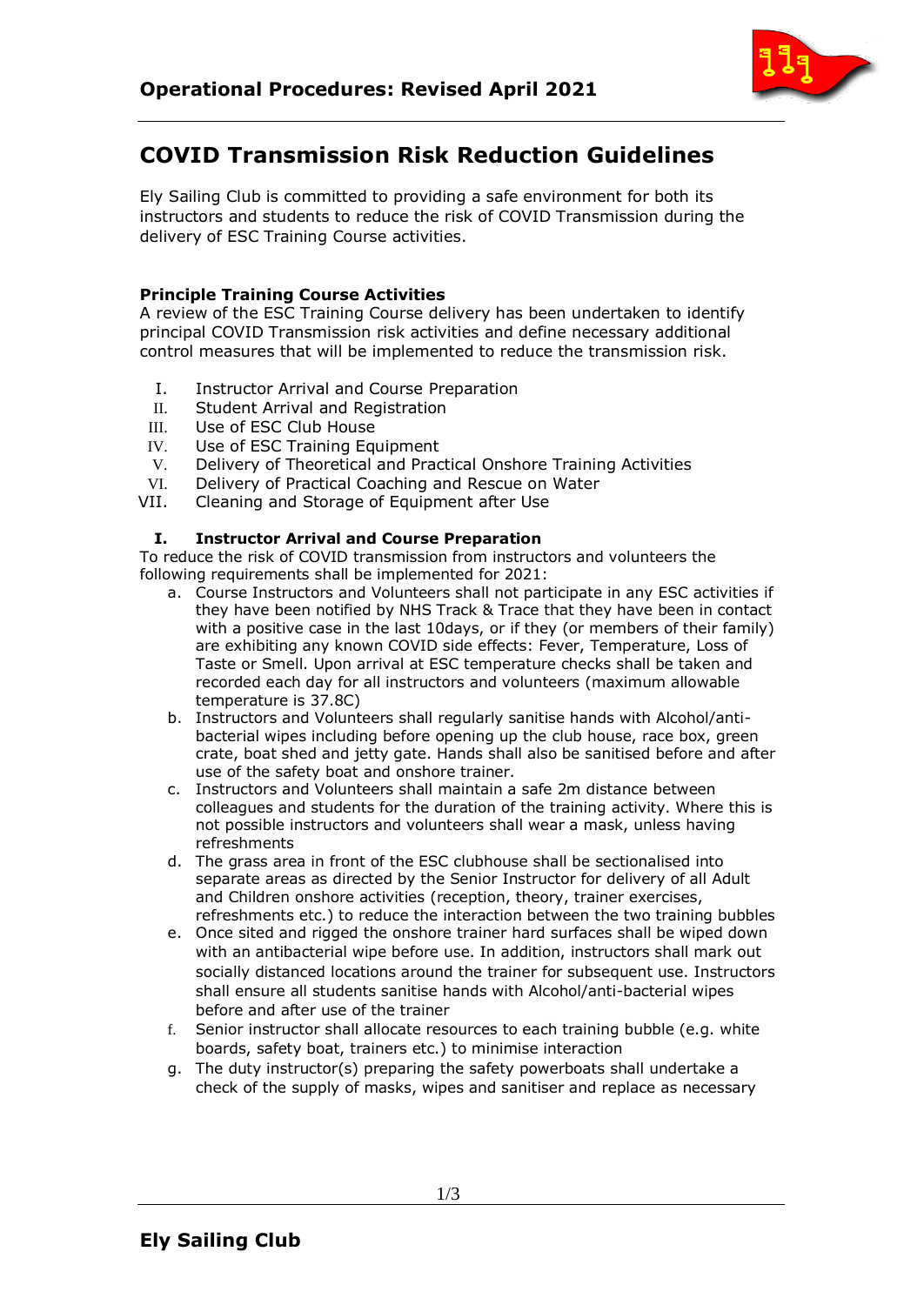

# **II. Student Arrival and Registration**

To reduce the risk of COVID transmission from instructors and volunteers the following requirements shall be implemented for 2021:

- a. Students shall not participate in any ESC activities if they have been notified by NHS Track & Trace that they have been in contact with a positive case in the last 10days, or if they (or members of their family) are exhibiting any known COVID side effects: Fever, Temperature, Loss of Taste or Smell. Upon arrival at ESC temperature checks shall be taken and recorded each day for all students (maximum allowable temperature is 37.8C)
- b. All students and accompanying adults shall maintain a safe 2m distance between training staff and students for the duration of the training activity. Where this is not possible students shall wear a mask, unless having refreshments
- c. All students shall regularly sanitise hands with Alcohol/anti-bacterial wipes whilst participating in the ESC Training Activities. This includes before use of ESC equipment and entering the clubhouse. Hands shall also be sanitised before and after use of the onshore trainer
- d. Accompanying adults are requested not to stay onsite during the training activities, unless required for medical and/or care purposes. Where this is necessary accompanying adults will be allowed to use the grass area to the RHS of the race box

# **III. Use of ESC Club House**

To reduce the risk of COVID transmission ESC clubhouse access shall be restricted to following:

- a. Accessing the Training boxes, keys & equipment necessary
- b. Use of the galley by instructors/volunteers for preparation of hot & cold drinks
- c. Use of toilet and/or changing facilities. To maintain segregation between courses:
	- a. The Ladies changing room shall be used by the Adult Course students, on a one in one out basis, with access from ESC main front door. An instructor shall be appointed to manage.
	- b. The Gents changing room shall be used by the Cadet Course students, on a one in one out basis, with access from outside side door. An instructor shall be appointed to manage.

The ESC clubhouse main floor area shall not be used for delivery of theory training sessions unless absolutely necessary (e.g. heavy downpour) and/or during lunch periods. If absolutely necessary, the adult bubble shall use the clubhouse and the cadet bubble shall use gazebo and green crate for shelter. Masks shall be worn at all times and all ESC windows and doors shall be opened for maximum ventilation.

## **IV. Use of ESC Training Equipment**

To reduce the risk of COVID transmission whilst using ESC equipment the following requirements shall be implemented for 2021:

- a. Buoyancy aides shall be retained by the student for the duration of the course, being kept in their allocated vessel overnight
- b. Students will be assigned numbered boats and associated equipment for the duration of the training course. All associated equipment (e.g. dagger boards and rudders) shall be kept in or in the vicinity of their allocated boat overnight.
- c. Hands shall be sanitised before and after touching any ESC equipment e.g. before entry and collection equipment from green crate, onshore trainer etc